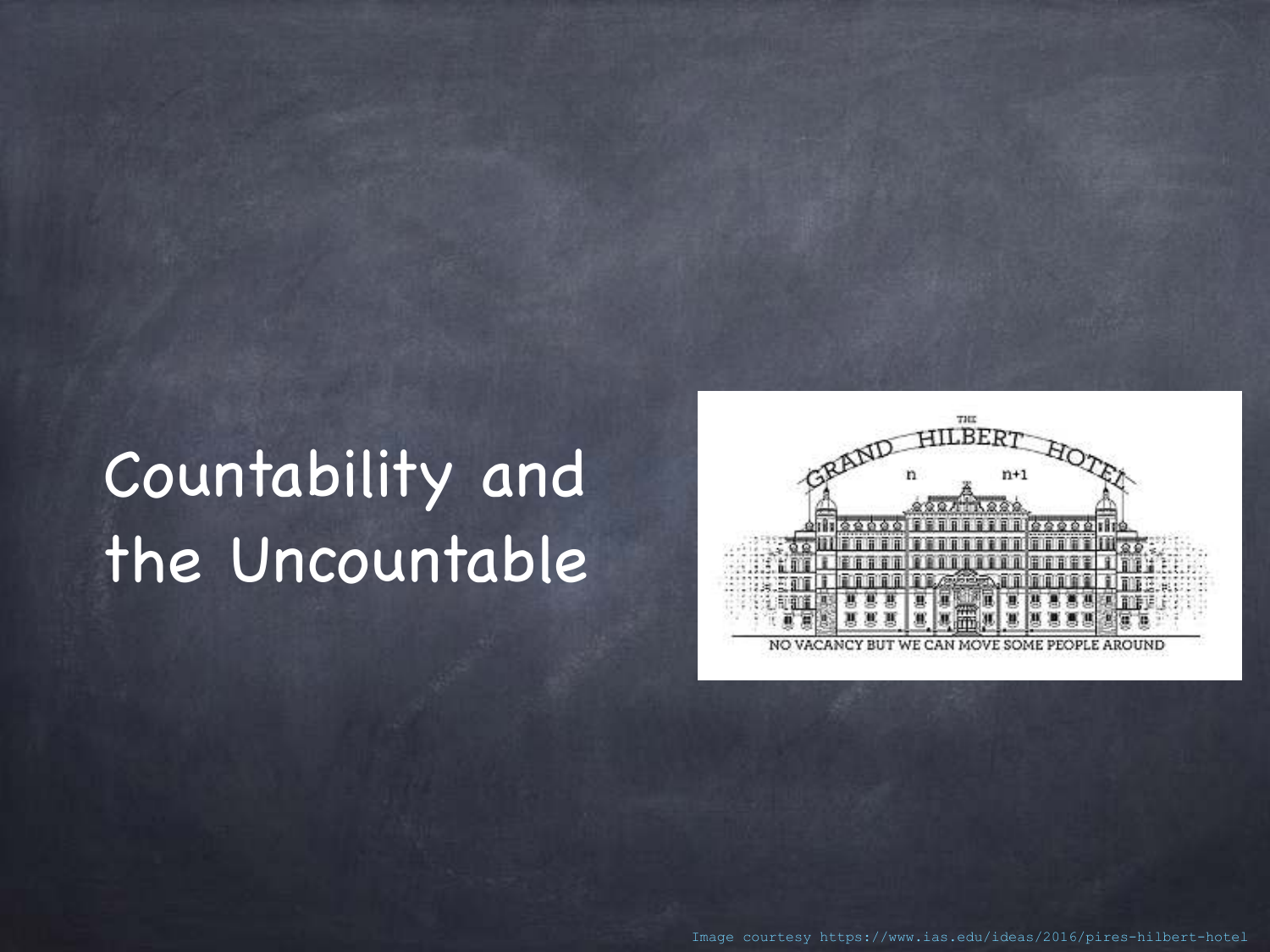## Hilbert's Hotel

**The Grand Hilbert Hotel has infinite rooms indexed by N** 

**The natural numbers are all staying in this** hotel, with number n occupying Room no. n

Suppose a new guest, -1 arrives



Can simply move everyone to the next room — n goes to Room no. n+1 — and make Room no. 0 available!

Suppose all the negative integers arrive

No problem! Move n to Room no. 2n, and make all the odd numbered rooms available. Can send -n to 2n-1 now.

But what if all the real numbers arrive?

The hotel can't accommodate them!

courtesy https://www.ias.edu/ideas/2016/pires-hilbert-hotel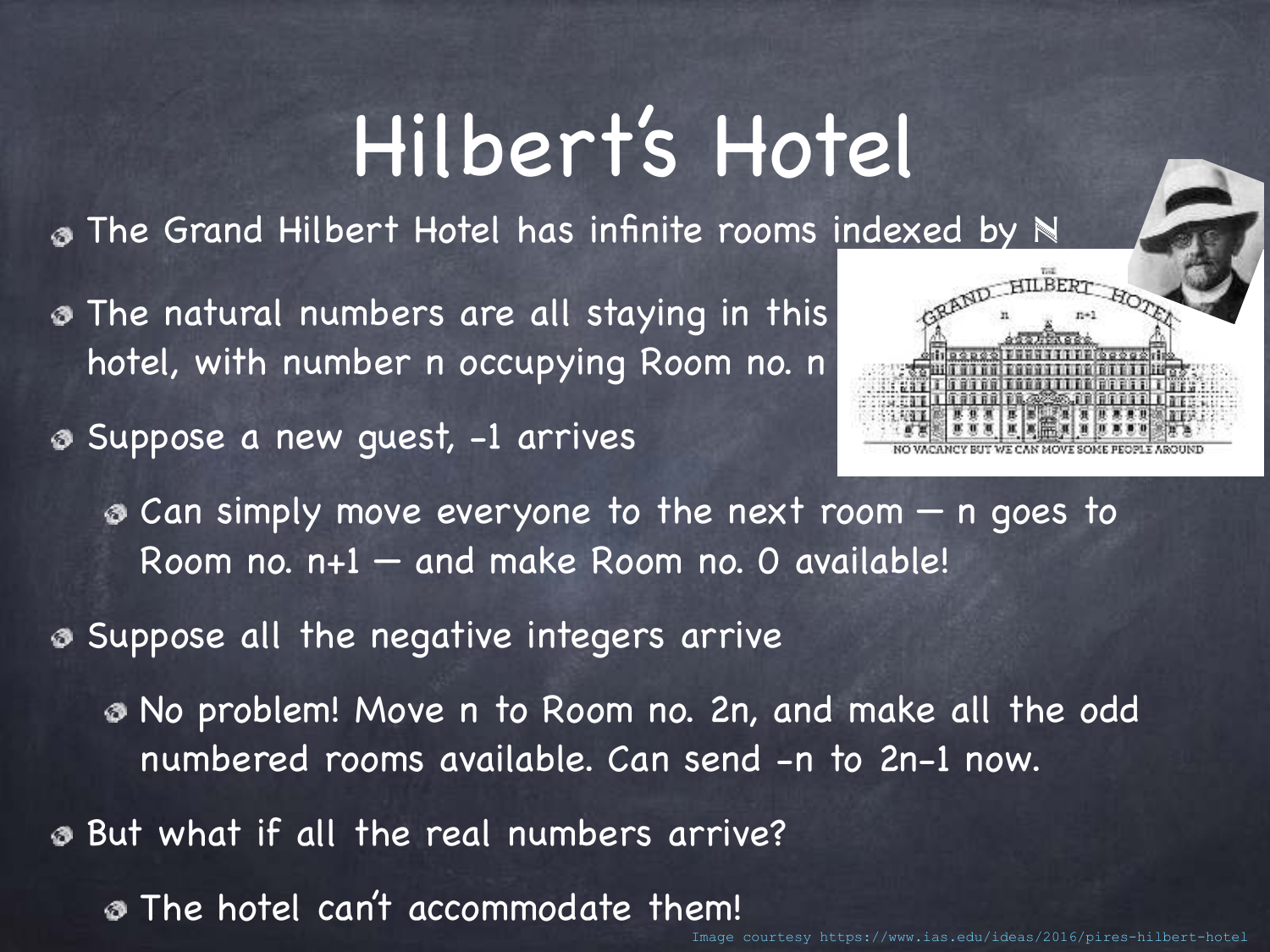# How do you count infinity?

- How do you make precise the intuition that there are more real numbers than integers? Both are infinite...
- **B** When do we say two infinite sets A & B have the same size?
- **Definition:** |A| = |B| if there is a bijection from A to B **Definition** 
	- $\sqrt{z}$  |Z| = |2Z|. (2Z = evens).  $f : \mathbb{Z} \rightarrow 2\mathbb{Z}$  defined as  $f(x) = 2x$  is bijection good for li<sub>finite</sub> sets too
	- $\bullet$   $|\mathbb{Z}| = |\mathbb{N}|$ . bijection g :  $\mathbb{Z} \rightarrow \mathbb{N}$  : g(x) = 2x for x20, g(x)=2|x|-1 for x<0
	- |N| = |2Z|. h : N→2Z defined as h = f**○**g-1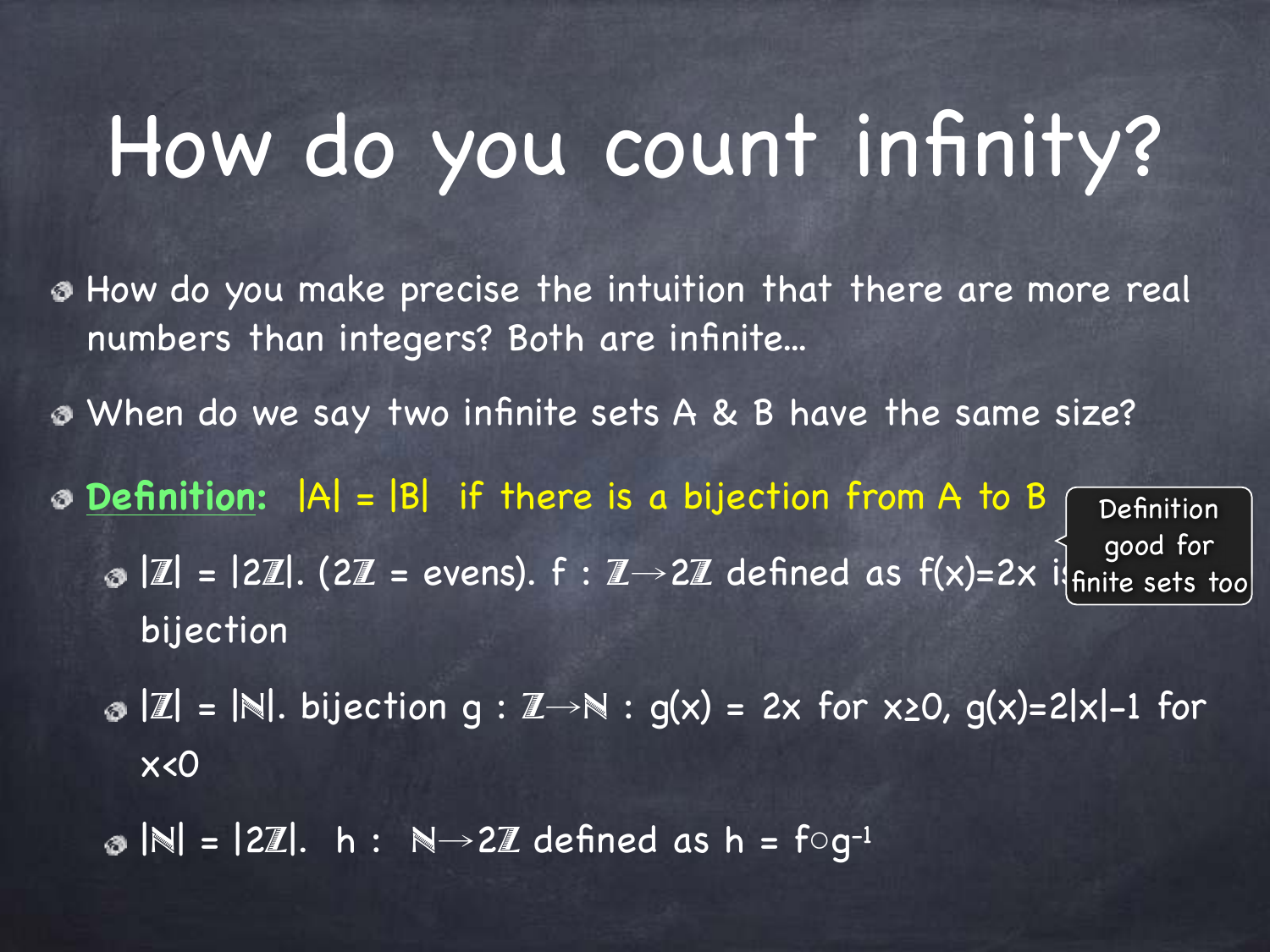#### Countable

A set A is **countably infinite** if |A|=|N|  $\bullet$  i.e., there is a bijection  $f : \mathbb{N} \to A$ Note: |A|=|N| iff |A|=|Z|, |A|=|2Z| etc. A set is **countable** if it is finite or countably infinite Intuition: all "discrete" sets are countable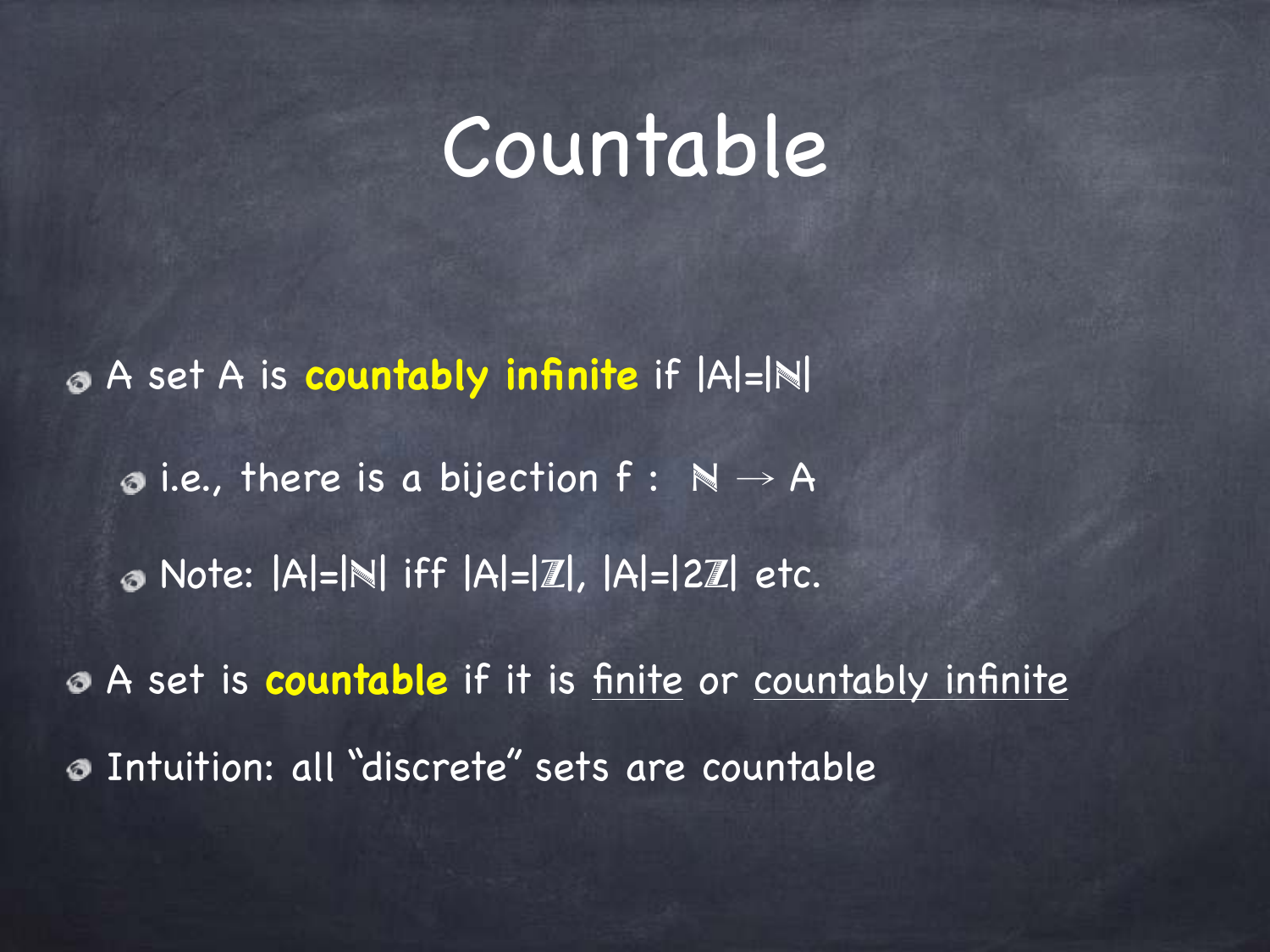How do you count infinity? **We defined:** A is countably infinite if |A| = |N|, i.e., if there is a bijection between A and N.

 $\bullet$   $\mathbb{N}^2$  is countable. Bijection by ordering points in  $\mathbb{N}^2$  on a "curve"

 $(0,0), (1,0), (0,1), (2,0), (1,1), (0,2), ...$ (i.e.,  $f(0)=(0,0)$ ,  $f(1)=(1,0)$ ,  $f(2)=(0,1)$  ...) Note: (0,0), (1,0), (2,0), (3,0) ... will not give a bijection



 $\partial$   $\mathbb{Z}^2$  is countable.  $f : \mathbb{Z}^2 \rightarrow \mathbb{N}$  defined as  $f(a,b) = h(g(a),g(b))$ , where g : Z→N and h : N<sup>2</sup>→N are bijections, is a bijection

More generally, if A and B are countable, the A×B is countable (extended to any finite number of sets by induction)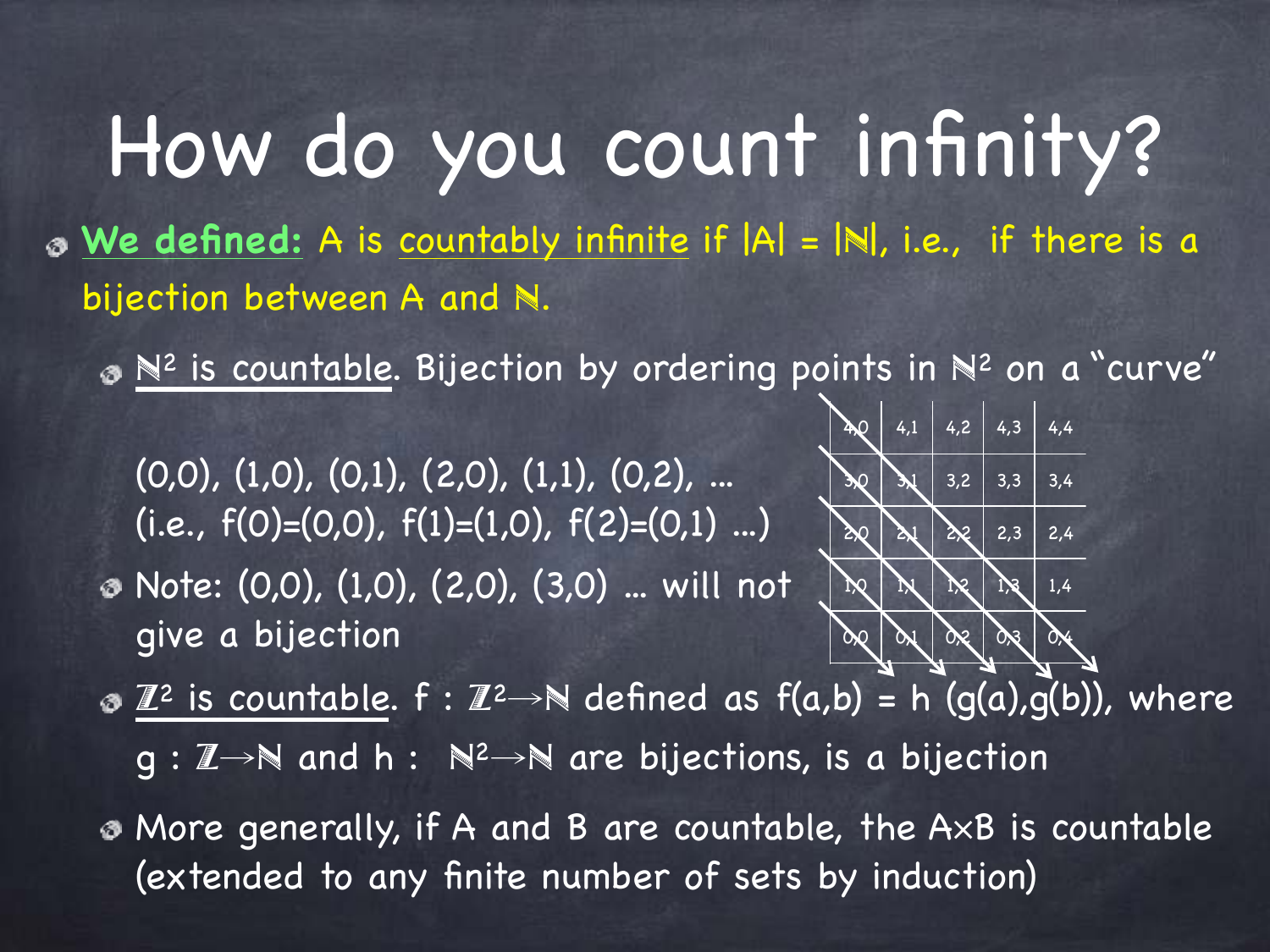# But Things Get Messy...

#### **JS** Q countable?

- $\bullet$  We saw bijection between  $\mathbb{Z}^2$  and N. Enough to find a bijection between  $\mathbb Q$  and  $\mathbb Z^2$ .
- Not immediately clear: not all pairs (a,b) correspond to a distinct rational number a/b

a and b can have a common divisor; also, trouble with b=0 But easier to construct a one-to-one function f : Q→Z2 as  $f(x) = (p,q)$  where  $x=p/q$  is the "canonical representation" of x (i.e.,  $gcd(p,q)=1$  and  $q > 0$ ).

 $\bullet$  Hence one-to-one function g $\circ$ f : Q→N, where g : Z<sup>2</sup>→N is a bijection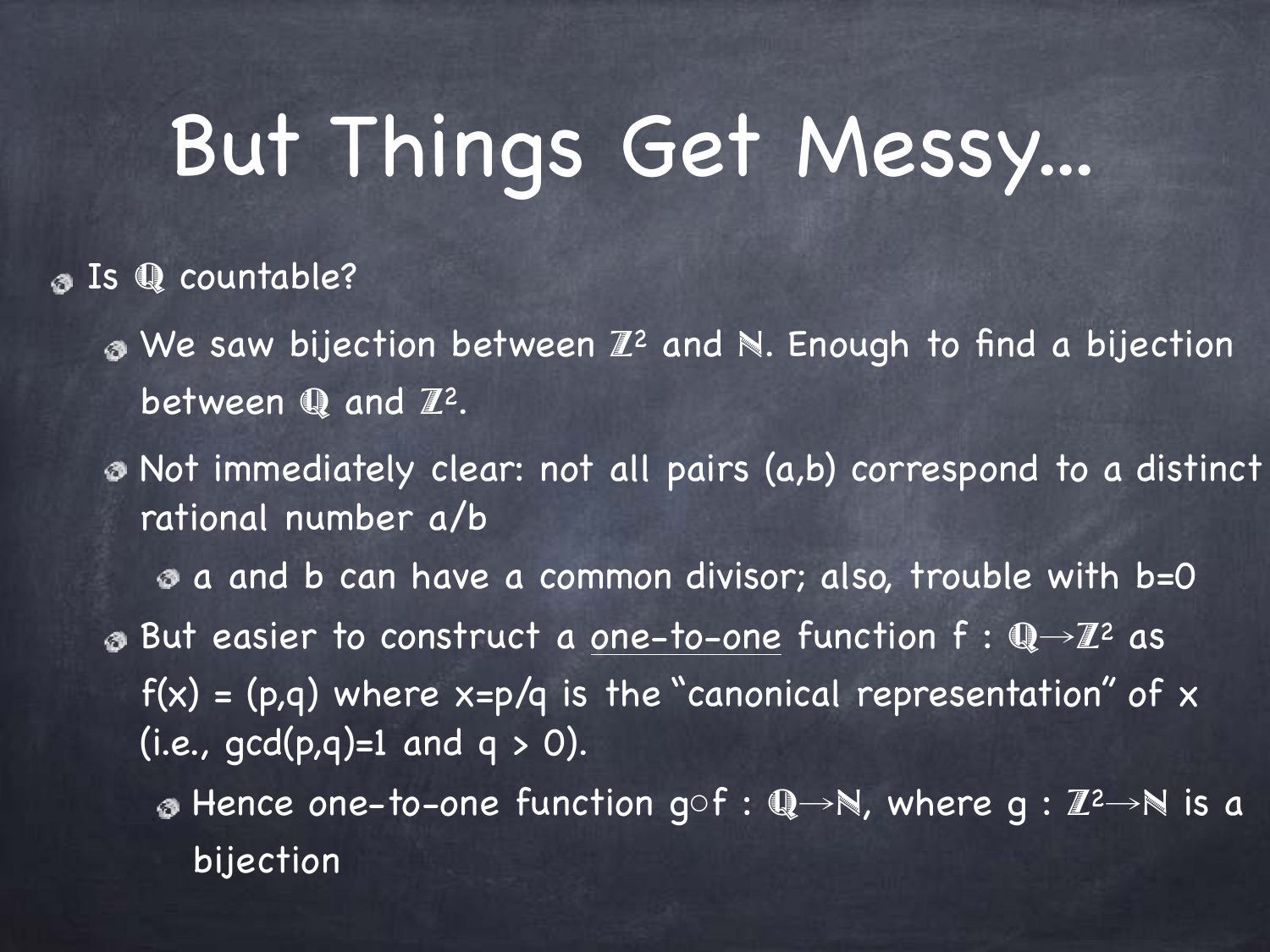# But Things Get Messy...

#### Is Q countable?

One-to-one function f : Q→N

Intuitively, if a one-to-one function from A to B, |A|≤|B|  $\circledcirc$ 

**True for finite sets** 

Definition good for finite sets too

**Definition:** |A| ≤ |B| if there is a one-to-one function from A to B

So |Q|≤|N|

Also can construct a one-to-one function h : N→Q as h(a)=a. So |N|≤|Q|

Want to show  $|{\mathbb{Q}}| = |{\mathbb{N}}|$  (i.e., a bijection between  ${\mathbb{Q}}$  and  ${\mathbb{N}}$ )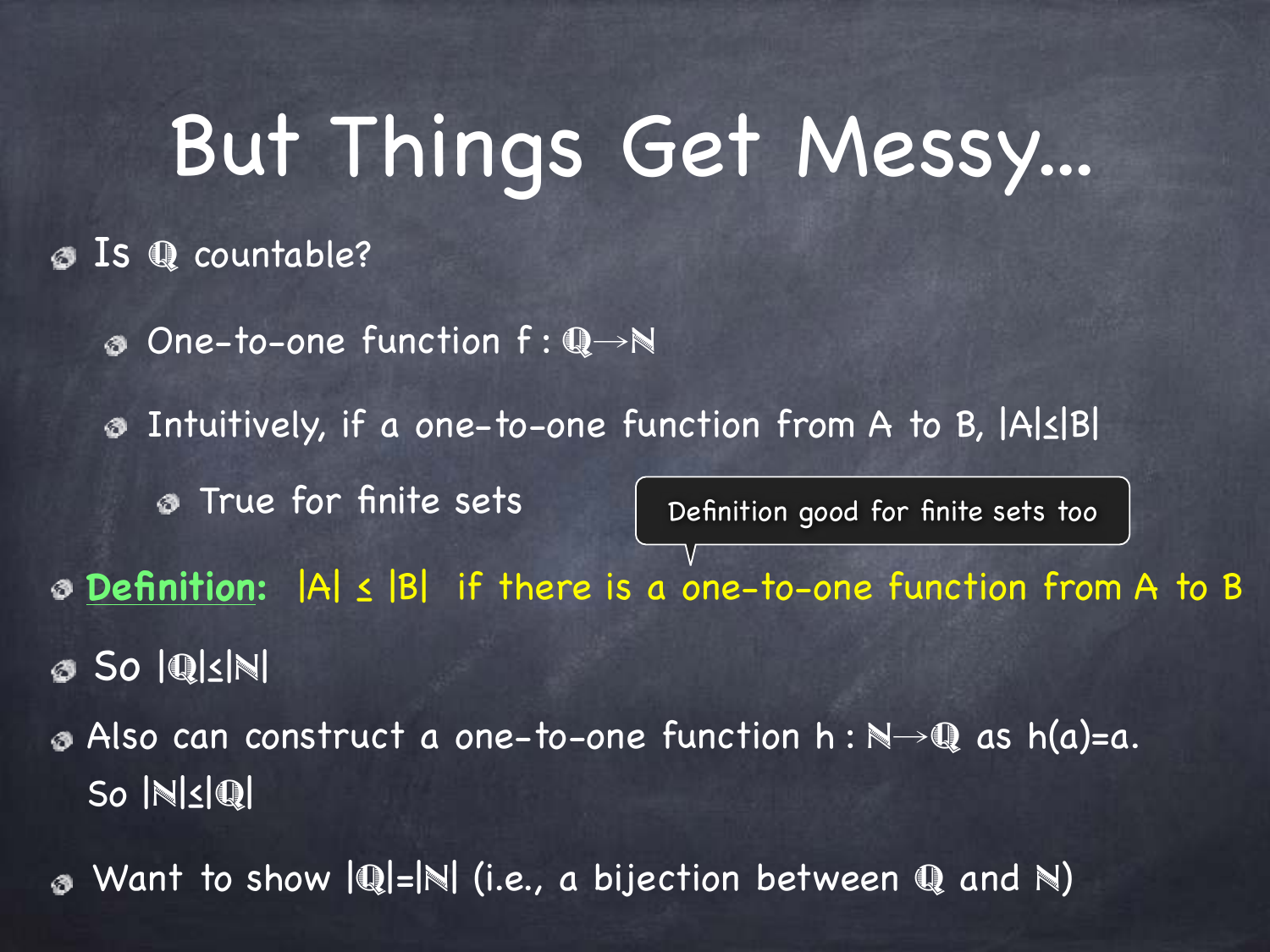# Bijection from Two Injections

Cantor-Schröder-Bernstein

- **Theorem** [CSB]**:** There is a bijection from A to B if and only if there is a one-to-one function from A to B, and a one-to-one function from B to A
- $\odot$  Restated:  $|A|=|B| \Leftrightarrow |A| \le |B|$  and  $|B| \le |A|$

Trivial for finite sets

- Proof idea: Let f : A→B and g : B→A (one-to-one).
- Consider infinite chains obtained by following the arrows
	- $\bullet$  One-to-one  $\Rightarrow$  Each node in a unique chain
	- Chain could start from an A node, start from a B node or has no starting node (doubly infinite or cyclic). Say, types A,B and C
	- $\bullet$  Let h : A→B s.t. h(a)=f(a) if a's chain type A; else  $h(a)=q^{-1}(a)$ . : :

Find a perfect matching

 $\blacksquare$ :

 $\bullet$   $\bullet$ 

 $\bullet$ 

● ●

 $\bullet$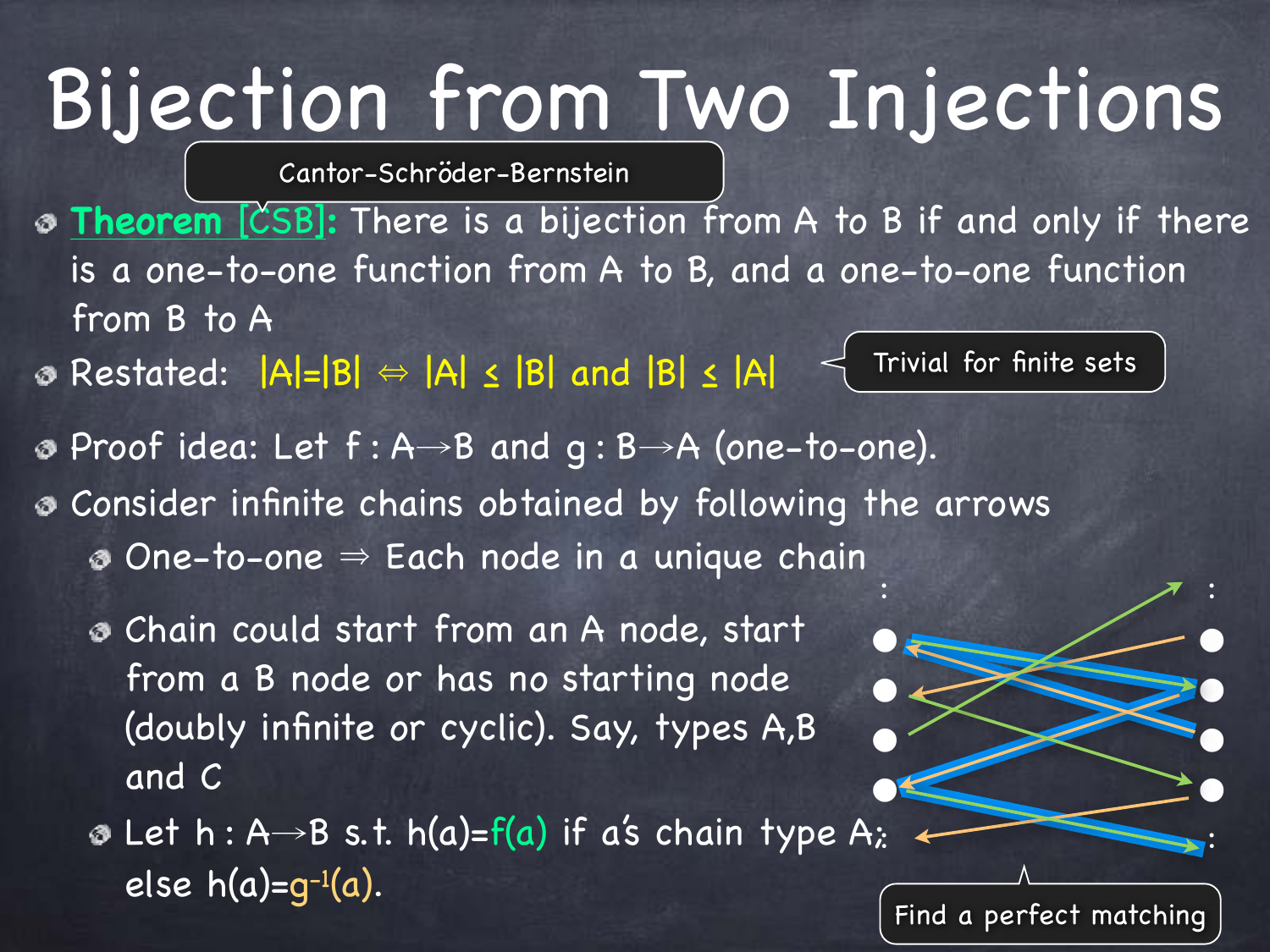### Bijection from Two Injections

Since |Q|≤|N| and |N|≤|Q|, by CSB-theorem |Q|=|N|

Q is countable

Example: The set S of all finite-length strings made of [A-Z] is countably infinite

Interpret A to Z as the non-zero digits in base 27. Given s∈S, interpret it as a number. This mapping  $(S \rightarrow N)$  is one-to-one (because no leading zeroes).

• Map an integer n to A<sup>n</sup> (string with n As). This is one-to-one.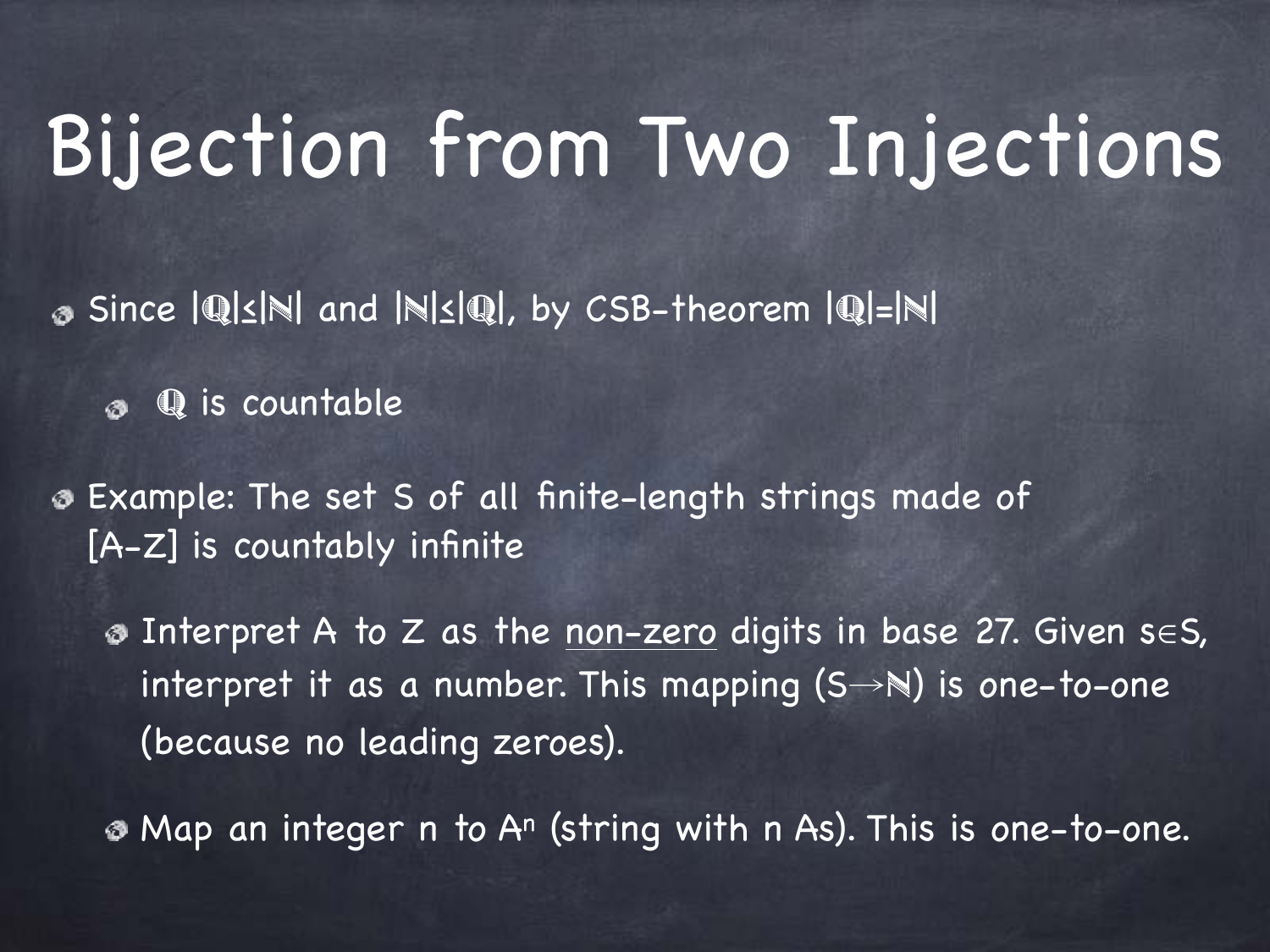## Bijection from Two Injections

Another example: T be the set of all infinitely long binary strings  $\circ$  Claim:  $|T| = |R|$ Not true if we used binary representation instead of decimal representation, we'll have strings 011111.. and

 $\bullet$  T  $\leq$  R: treat a binary string s<sub>1</sub>s<sub>2</sub>s<sub>3</sub>... as the real number  $0.5<sub>1</sub>S<sub>2</sub>S<sub>3</sub>...$  in decimal

This is a one-to-one mapping: a finite difference between the real numbers that two different strings map to

10000... map to the same real number

 $\bullet$   $\mathbb{R}$   $\leq$   $\mathbb{T}$ : map each  $x \in \mathbb{R}$  injectively to a real number in (0,1), say as (1+e-x) -1 and then injectively to the string in its binary expansion

 $\circ$  Corollary:  $|\mathbb{R}^2| = |\mathbb{R}|$ 

Because |T2|=|T| (bijection by interleaving), and |R2|=|T2|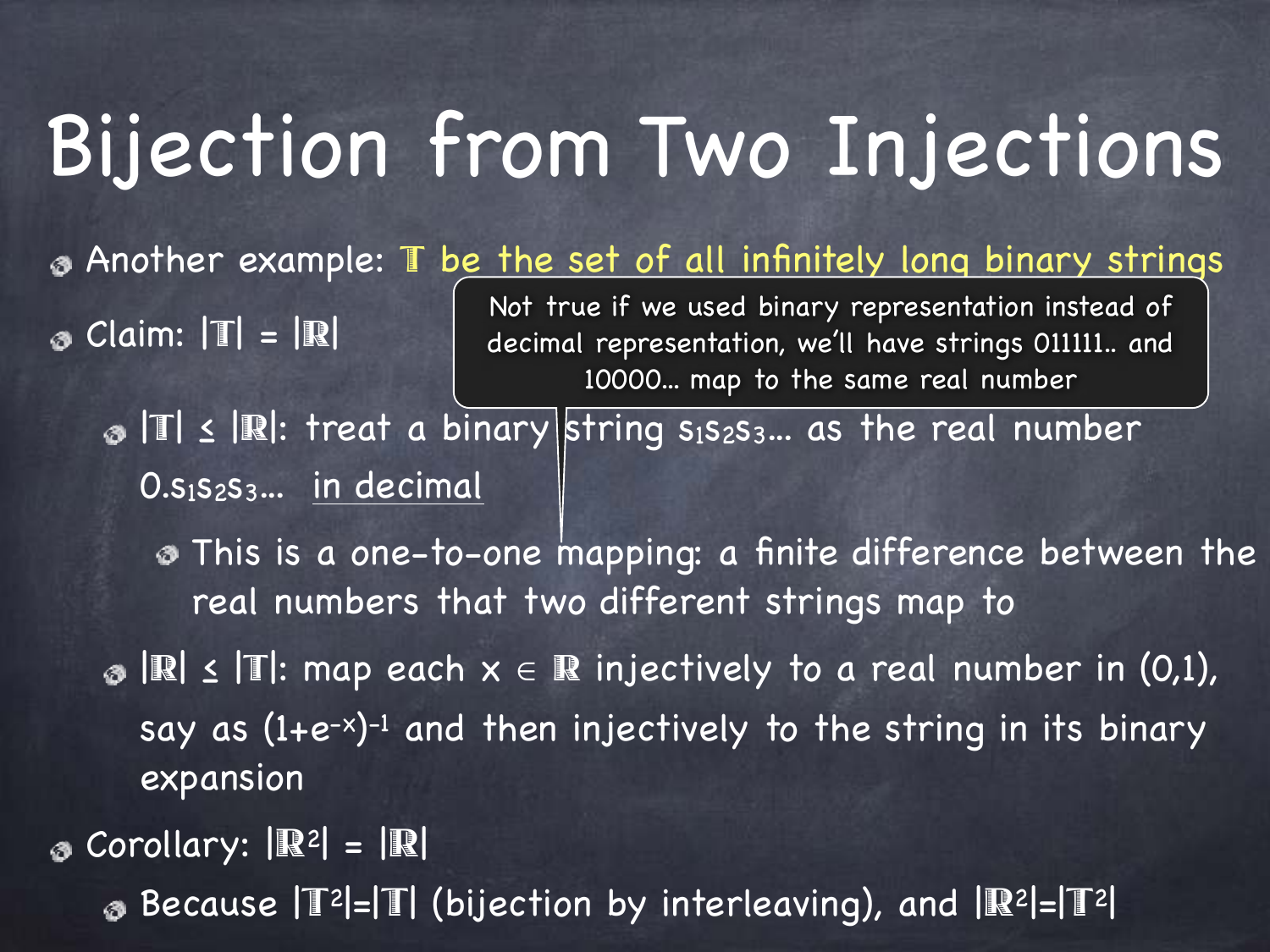### Summary

Equivalently: there is an onto function from B to A (relying on the "Axiom of Choice")

**Definition:** |A| = |B| if there is a bijection from A to B **Definition:** |A| ≤ |B| if there is a one-to-one function from A to B **Theorem** [CSB]**:** |A|=|B| 㱻 |A| ≤ |B| and |B| ≤ |A| A is **countably infinite** if |A|=|N| e.g., |Z|=|N|, |2Z|=|N|, |N2|=|N| etc. (saw explicit bijections) e.g., |Q|=|N| (saw one-to-one functions in both directions) A is **uncountable** if A is infinite but not countably infinite

Equivalently, if no function f : A→N is one-to-one

Equivalently, if no function  $f : \mathbb{N} \rightarrow A$  is onto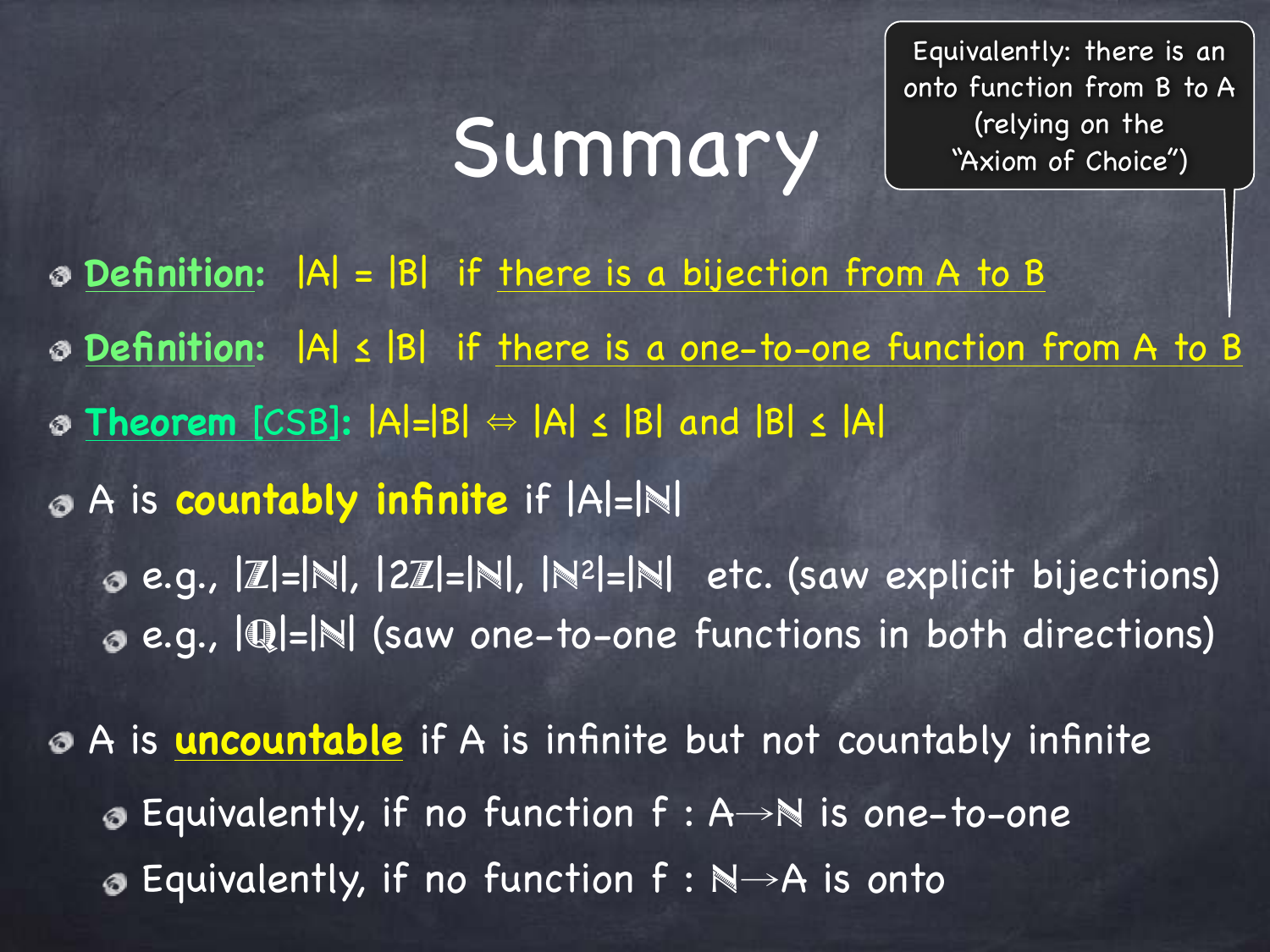#### Uncountable Sets

- **8 Claim: R is uncountable**
- Related claims:
	- Set T of all infinitely long binary strings is uncountable
		- Contrast with set of all finitely long binary strings, which is a countably infinite set
	- $\circ$  The power-set of N,  $\mathbb{P}(\mathbb{N})$  is uncountable

**There is a bijection f:**  $\mathbb{T} \to \mathbb{P}(\mathbb{N})$  defined as  $f(s) = \{ i | s_i = 1 \}$ 

How do we show something is not countable?! Cantor's "diagonal slash"

e.g., set of even numbers corresponds to the string 101010...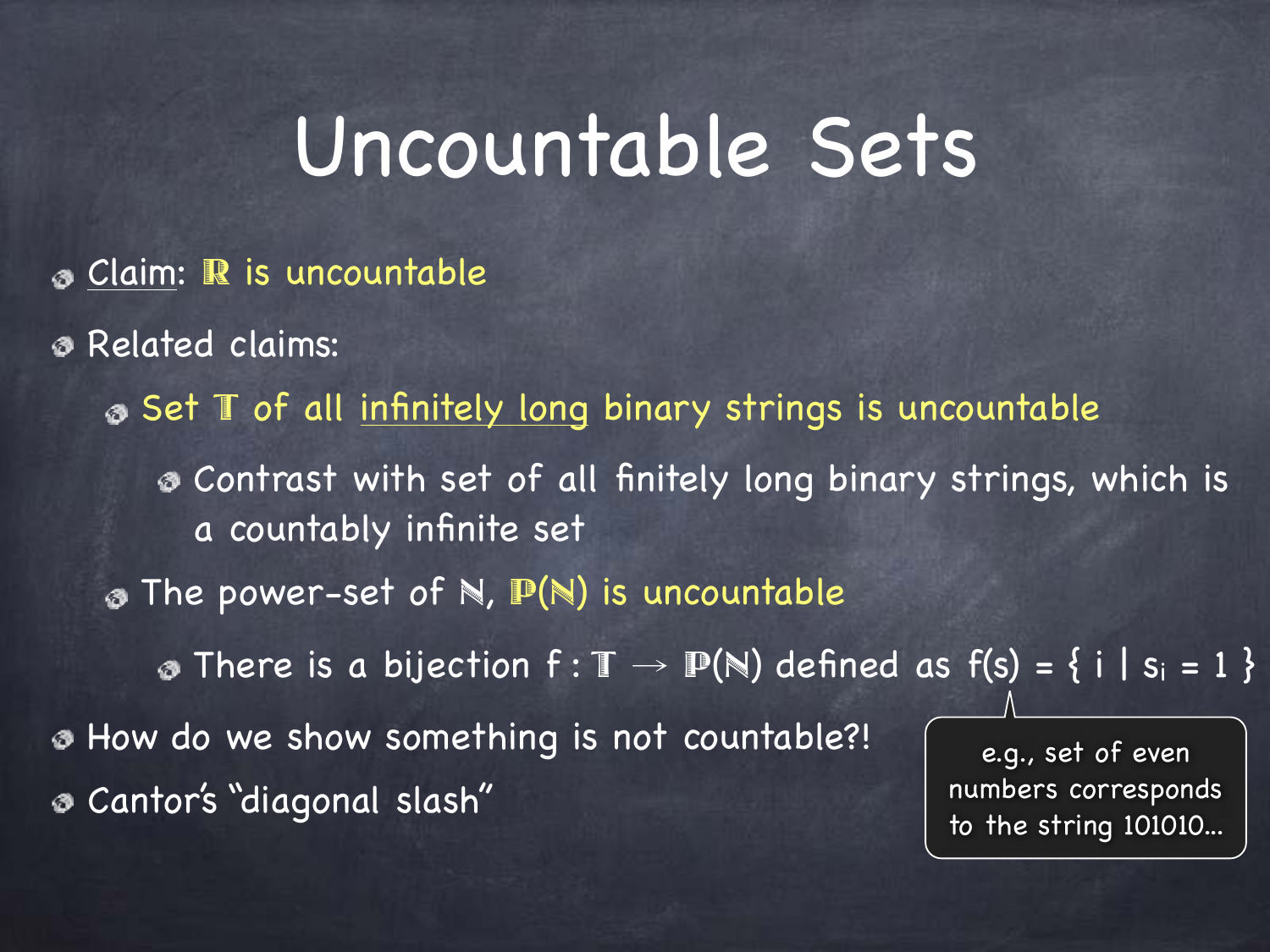# Cantor's Diagonal Slash

- To prove  $\mathbb{P}(\mathbb{N})$  is uncountable
- Take any function  $f : \mathbb{N} {\rightarrow} \mathbb{P}(\mathbb{N})$
- Make a binary table with  $T_{ij} = 1$ ◉ iff j∈f(i)
- Consider the set X ⊆ N corresponding to the "flipped diagonal"

 $\bullet X = \{ j \in \mathbb{N} \mid T_{jj} = 0 \}$  $= \{ j \in \mathbb{N} \mid j \notin f(j) \}$ 

 $\bullet$  X doesn't appear as a row in this table (why?) So f not onto

|          | $\mathbf{O}$          | $\mathbf{1}$          | $\overline{O}$ | $\overline{O}$ | $\mathbf{1}$   | $\mathbf{1}$   | $\mathbf 1$           |
|----------|-----------------------|-----------------------|----------------|----------------|----------------|----------------|-----------------------|
|          |                       |                       |                |                |                |                |                       |
| $f(0) =$ | $\mathbf{1}$          | $\overline{\text{O}}$ | $\overline{O}$ | $\mathbf 1$    | $\overline{O}$ | $\overline{O}$ | $\overline{O}$        |
| $f(1) =$ | $\overline{O}$        | $\overline{O}$        | $\mathbf{1}$   | $\mathbf{O}$   | $\mathbf{1}$   | $\overline{O}$ | $\overline{O}$        |
| $f(2) =$ | $\mathbf 1$           | $\mathbf{1}$          | $\mathbf{1}$   | 1              | $\mathbf 1$    | 1              | $\mathbf{1}$          |
| $f(3) =$ | $\mathbf 1$           | $\mathbf{1}$          | $\overline{O}$ | $\mathbf{1}$   | $\overline{O}$ | 1              | $\overline{O}$        |
| $f(4) =$ | $\overline{1}$        | 1                     | $\overline{O}$ | $\overline{O}$ | $\overline{O}$ | $\overline{O}$ | $\mathbf{1}$          |
| $f(5) =$ | $\overline{O}$        | $\mathbf{1}$          | $\overline{O}$ | $\overline{1}$ | $\overline{1}$ | $\overline{O}$ | $\mathbf{1}$          |
| $f(6) =$ | $\overline{\text{O}}$ | 1                     | O              | $\mathbf{1}$   | $\overline{O}$ | 1              | $\overline{\text{O}}$ |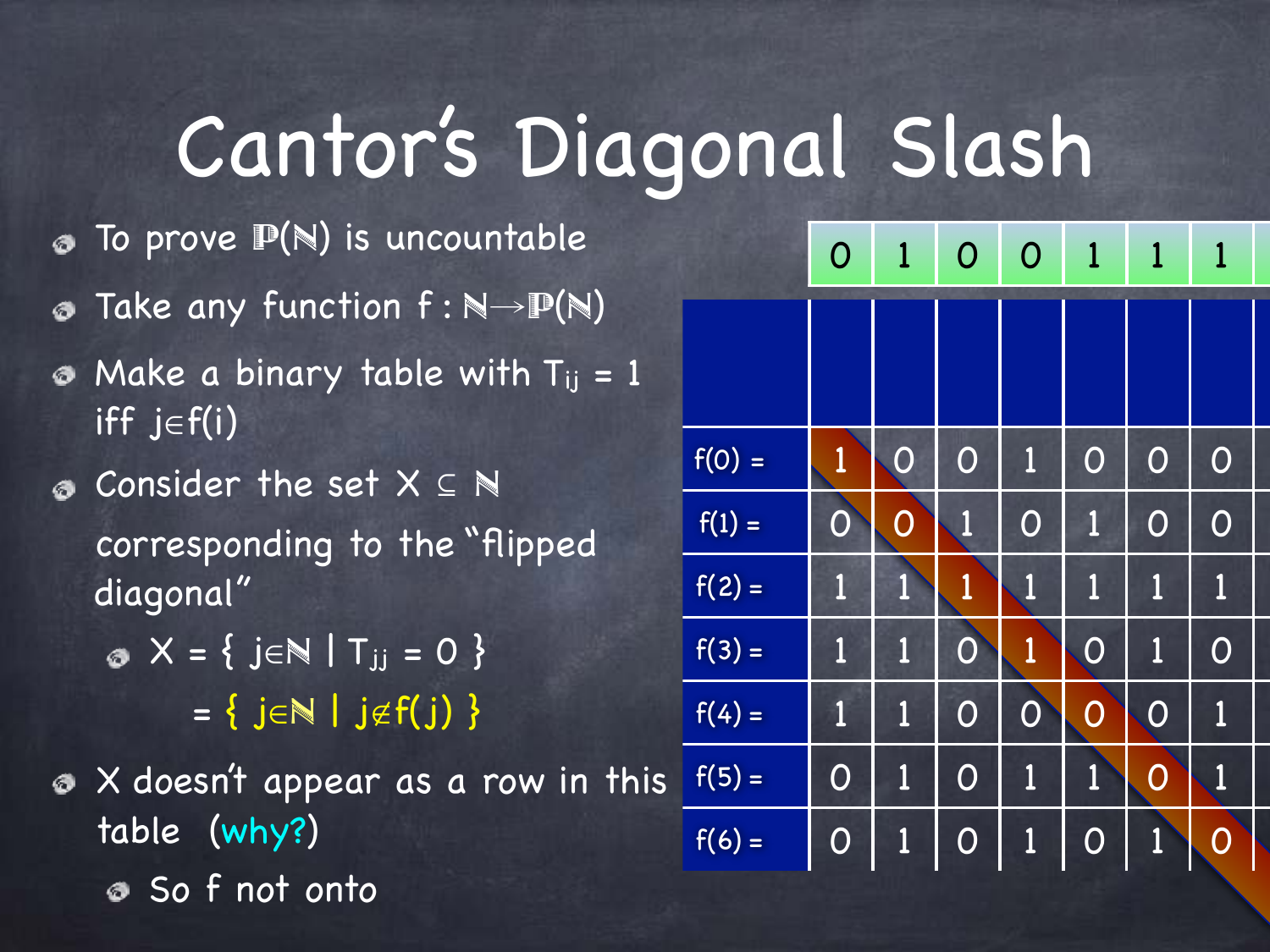# Cantor's Diagonal Slash

- **Take any function**  $f : \mathbb{N} \rightarrow \mathbb{P}(\mathbb{N})$
- $\bullet$  Make a binary table with T<sub>ij</sub> = 1 iff j $\in$ f(i)
- Consider the set X ⊆ N corresponding to the "flipped diagonal"
	- $\bullet X = \{ j \in \mathbb{N} \mid T_{jj} = 0 \}$  $= \{ j \in \mathbb{N} \mid j \notin f(j) \}$
- $\bullet$  X doesn't appear as a row in this  $\downarrow$ table (why?) So f not onto

**Generalizes**: No onto function f : A→P(A)

May not have a table enumerating f (if A is uncountable)

for any set A

Let  $X = \{ j \in A \mid j \notin f(j) \}$ 

Claim:  $\exists$  i∈A s.t.  $X = f(i)$ 

Suppose not: i.e., ∃i, X=f(i).  $i \in X \leftrightarrow i \in f(i) \leftrightarrow i \notin X$ Contradiction!